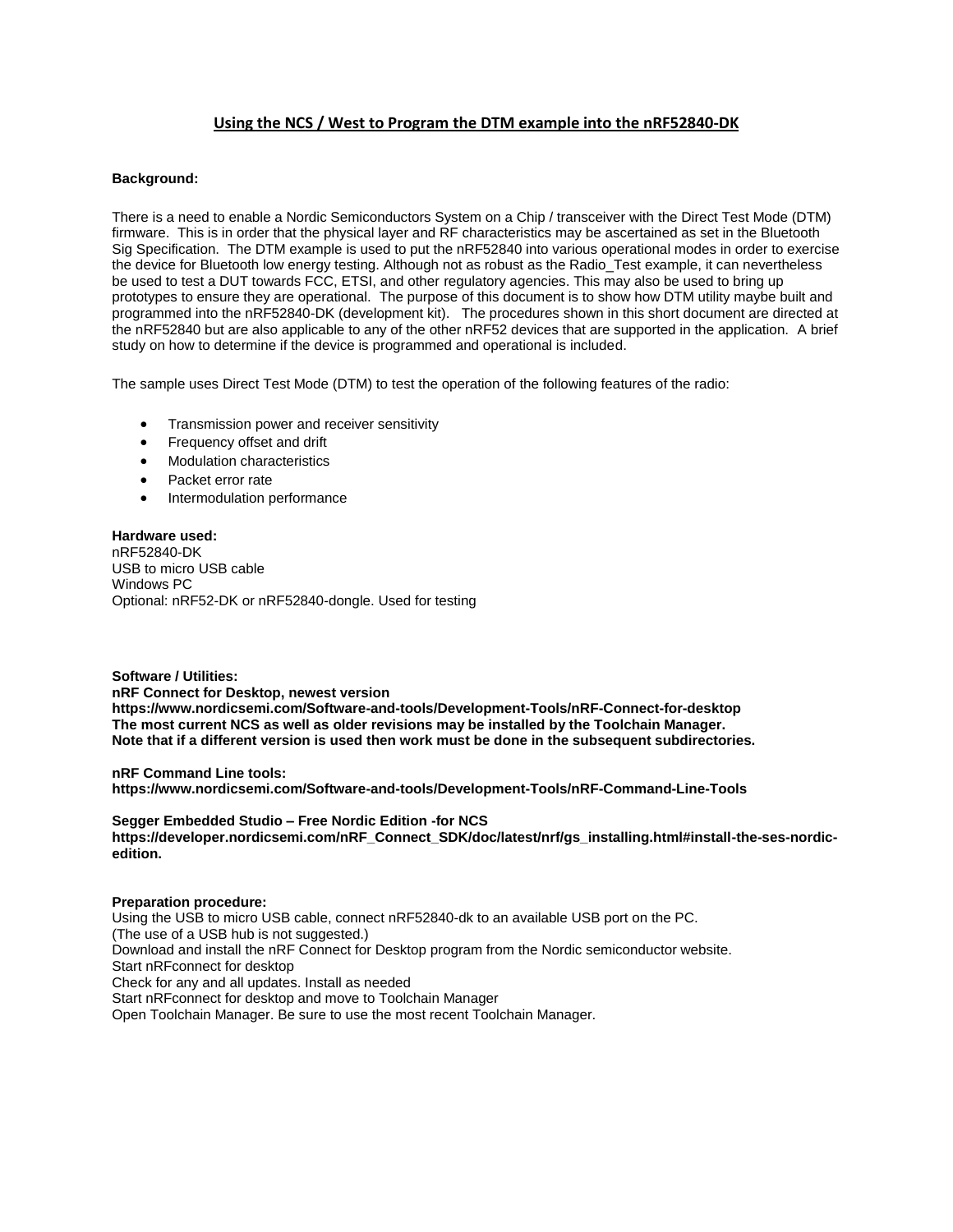

Toolchain Manager Install and manage tools to develop with the nRF Connect SDK (NCS) official, v0.10.3



Find v1.9.1 and click on install the IDE in the directory of your choice. It is suggested installing this into an NCS subdirectory off the root directory. Note that at the time this document was written, v1.9.1 was the most current SDK version. Always use the most current version of the NCS SDK.

# **Programming the development board:**

Use the NRFconnect for Desktop to move to a "sand box" first. This is where the programming of the nRF52840 will take place.

Click on open in the Toolchain manager

Note that there may be newer version then what is shown below.



Click on the down arrow to the right of Open IDE and then "Open Command prompt".

## Note that running a command prompt (CMD) from the start menu will not work.

| nRF Connect SDK v1.9.1 | First steps | <b>Open VS Code</b> | <b>Open Segger Embedded Studio</b>                             |
|------------------------|-------------|---------------------|----------------------------------------------------------------|
|                        |             |                     | Open bash<br>Open command prompt                               |
| nRF Connect SDK v1.9.0 | First steps | <b>Open VS Code</b> | Open SDK directory<br>$\circ$<br>۰<br>Open toolchain directory |
|                        |             |                     | Update SDK                                                     |
| nRF Connect SDK v1.8.0 |             |                     | Update toolchain<br>$\overline{\phantom{a}}$<br>Remove         |

**Compiling and programming the DTM example into the nRF52840's memory.**

Go to \nrf\samples\bluetooth\direct\_test\_mode.

Type "west build -b nrf52840dk\_nrf52840 -p"

This will build (compile) the project.

At the end of a successful build the utility will show the following at the end: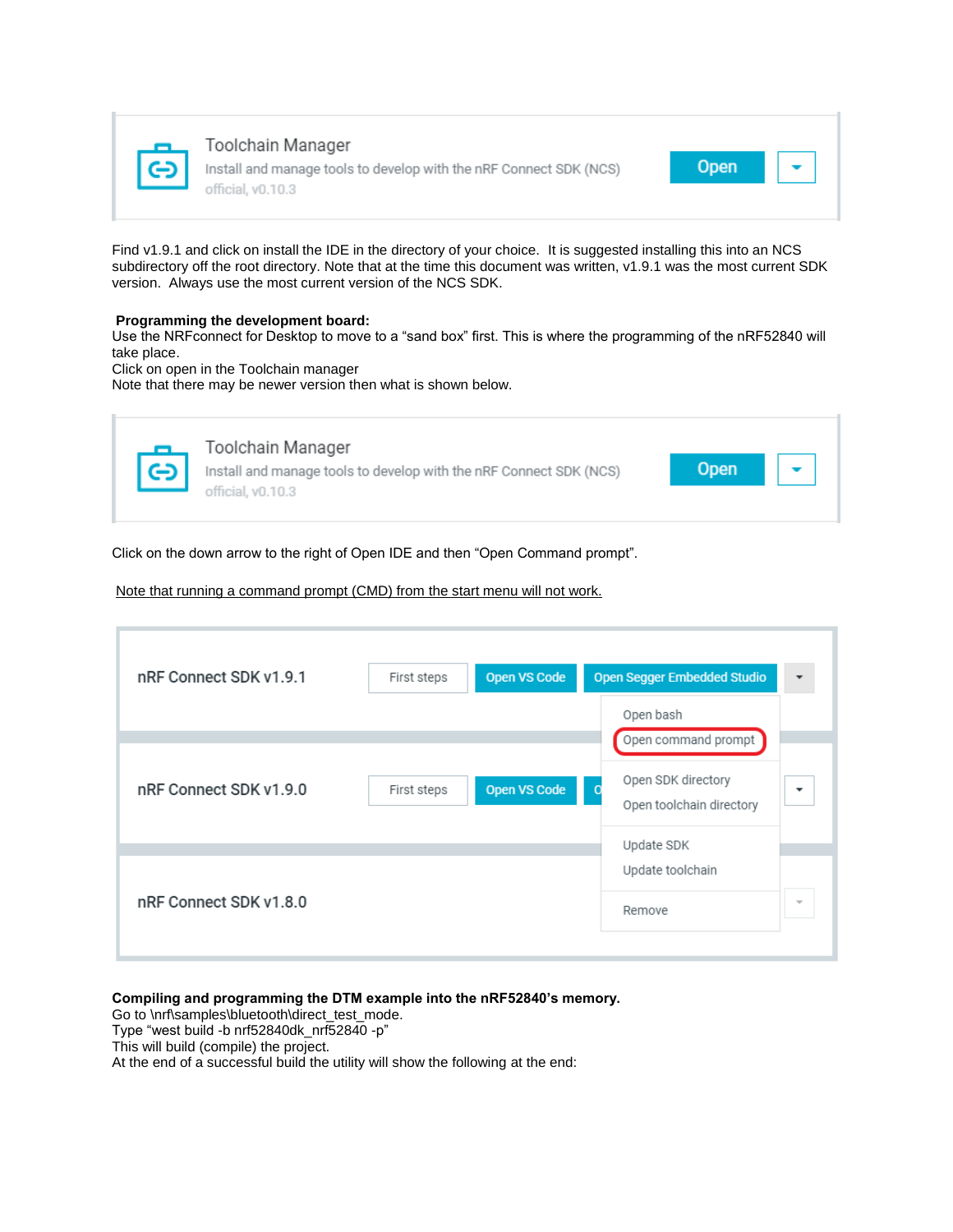| [165/165] Linking C executable zephyr\zephyr.elf      |         |                                 |       |  |  |  |
|-------------------------------------------------------|---------|---------------------------------|-------|--|--|--|
| Memory region                                         |         | Used Size Region Size %age Used |       |  |  |  |
| FLASH:                                                | 35616 B | 1 MB                            | 3.40% |  |  |  |
| SRAM:                                                 | 8640 B  | 256 KB                          | 3.30% |  |  |  |
| IDT LIST:                                             | 0 GB    | 2 KB                            | 0.00% |  |  |  |
|                                                       |         |                                 |       |  |  |  |
| C:\NCS\v1.9.1\nrf\samples\bluetooth\direct test mode> |         |                                 |       |  |  |  |

To program the device, type "west flash"

After a successful programming operation, the following will be shown.

Enabling pin reset. Applying pin reset. runners.nrfjprog: Board with serial number 68314 flashed successfully.

If you have more than one board running it will show a list of Segger serial numbers. They are located on the white label on the Dev Kit. Chose the one you wish to use for programming.

The nRF52840-DK is now programmed.

\*Note to reprogram or program additional boards the only action needed is to type "west flash" again.

#### **Device recovery option:**

If for some reason, there is any difficulty with programming. The device can be "recovered" using the nrfjprog -– recover command.

nrfjprog must be installed on the computer. This is included when the Command Line Tools are installed. Type nrfjprog –recover and hit enter. (Double hyphen before recover) The following should be observed:



If an error is reported, it may be that the path is not set to the location where nrfjprog is located. Configure the path and run again.

Return to the earlier steps and reflash the application as described in the steps above.

## **Using the DTM example:**

The instructions for running the DTM example may be found here: [https://developer.nordicsemi.com/nRF\\_Connect\\_SDK/doc/1.9.1/nrf/samples/bluetooth/direct\\_test\\_mode/README.ht](https://developer.nordicsemi.com/nRF_Connect_SDK/doc/1.9.1/nrf/samples/bluetooth/direct_test_mode/README.html) [ml](https://developer.nordicsemi.com/nRF_Connect_SDK/doc/1.9.1/nrf/samples/bluetooth/direct_test_mode/README.html)

Other information on this can be found in the readme.rst file in the radio\_test Subdirectory. C:\NCS\v1.9.1\nrf\samples\bluetooth\direct\_test\_mode The source code is here: Drive:\nrf\samples\bluetooth\direct\_test\_mode\src

Instructions on how to run the tests are included in this link:

https://developer.nordicsemi.com/nRF\_Connect\_SDK/doc/latest/nrf/samples/bluetooth/direct\_test\_mode/README.ht ml#

Note that to do full DTM testing for Bluetooth certification, a dedicated tester such as a Litepoint, Anritsu, Rohde & Schwarz would be used.